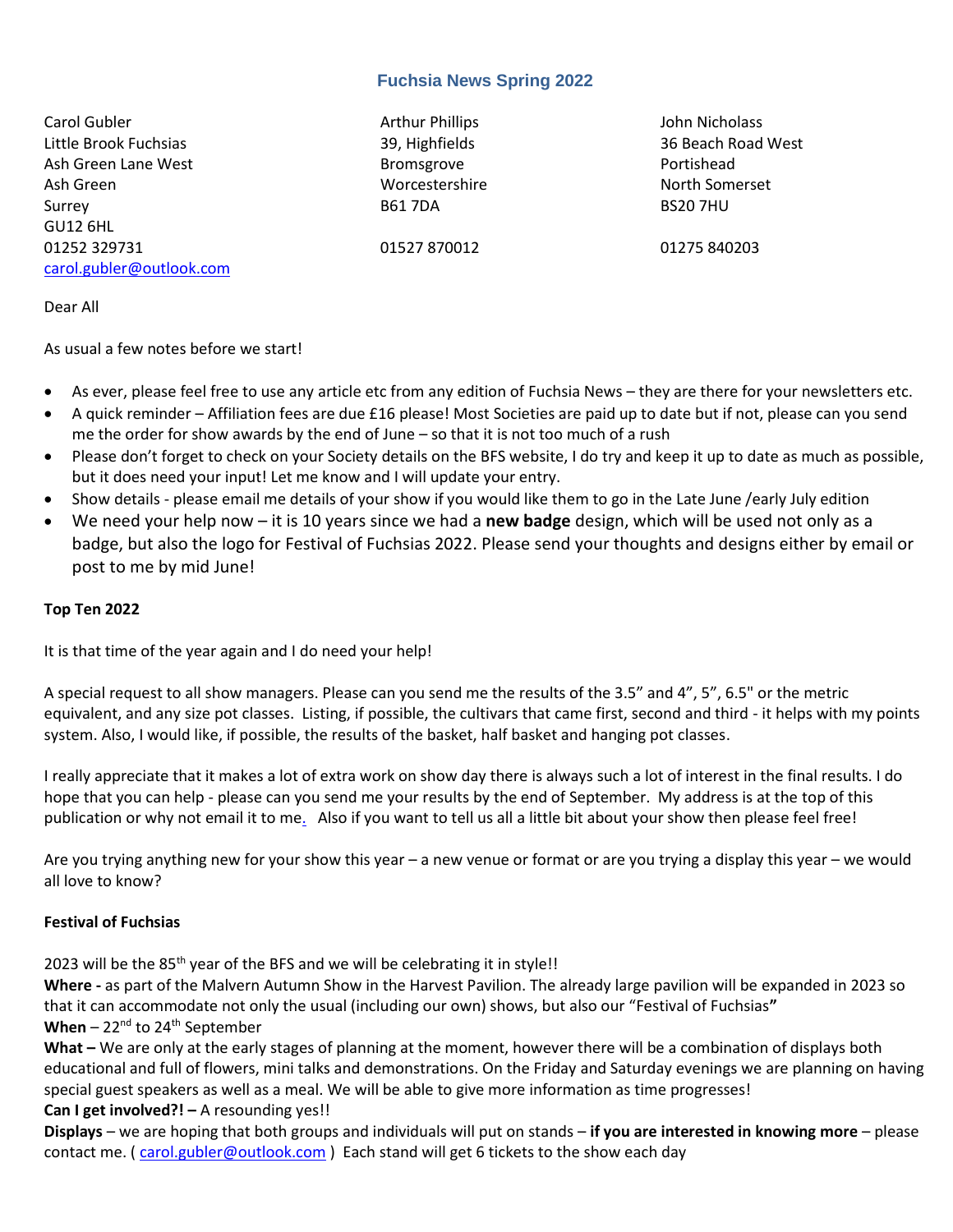**Talks, demonstrations and being part of the team** – we will be needing help on all of these – again please get in touch – we might not have a job for our immediately, but we will need you!

Visiting the event – as it is part of the show (which is vast!). We will be subsidising entry for BFS members to the show (a one day ticket) – again more details nearer the time.

We look forward to seeing you there!!

We are really hoping that you would like to get involved and we are taking this opportunity to get you up to date with the plans so far and to see if you would like to get involved in this one-off celebration at a fantastic event!

In this Fuchsia News you will find the following

- Application form (don't panic if things change then that will be fine)
- What is available tables, electricity etc.

There will be lots more updates as we progress!

Please can you get the application form back to me (carol.gubler@outlook.com) as soon as you can, although we do appreciate that so much can change in the next year or so! However, please try and have a chat with the rest of your committee and then let me know if you would like to come! Even if you are unable to put on stand then perhaps you or some of your members could get involved as a helper that weekend! The form will be at the end of this Fuchsia News!

Anyway, I do hope that you will make the most of this opportunity and come and join us at the Malvern Autumn Show We look forward to hearing from you!!

#### **Arthur's Articles**

#### **Growing A Pyramid:**

Several years ago, I decided I would try growing a pyramid. I elected to grow four plants one for each face. The fuchsia selected was Swingtime*.* I decided to grow them on biennially in pots the first year. Well, the idea was good, but the reality was not. I had allowed to much lateral growth.

The pot I selected to grow the structure in was a sixteen-inch square pot. After I had made my pyramid structure and come to plant up my four Swingtime, I found that the lateral growth on each plant way exceeded both the base of the structure and the pot. The only answer was to prune of the excess lateral growth, this was done and the fuchsias duly planted, one in the center of each face, fine so far but I had wasted quite a bit of time plus considerable wasted growth.

The plants grew on and tying in was quite a chore, especially trying to get nice sharp corners, which I never truly managed. My next big challenge was trying to overwinter this large structure. The canes made the structure five foot! Along with Nancy's Whightnights Pearl spiral at six foot It was a very tight thing in the greenhouse, but somehow it was managed! I kept the pyramid in green growth all through the first winter and tying in was certainly a chore.

In the second summer the growth was good, and it came into bloom enough to be used on displays at Malvern, but I was very disappointed in the small amount of flower it actually produced, this I put down to the plants efforts in making growth, because I had only been feeding with nitrogen.

I overwintered it again, but rested the plants this time, praying I would be able to bring it back into growth. Much to my relief, growth game back and the structure was coved with nice even growth and with a little inventive tying in, al the bare spots were covered, this summer I fed high potash feed. I did not try to repot the structure but just top dressed with some fresh compost. Again, though despite all my best efforts the blooms were rather sparse, but again it was used at Malvern on displays only.

After that the whole thing was broken up as the problems were to many for the results achieved, overwintering and transportation being the two biggest deterrents in keeping it. I was amazed when dismantling it how the growth had actually intermingled in being tied in.

I have often thought about trying again but moving the spiral around and trying to keep that frost free in winter, the challenge is to much.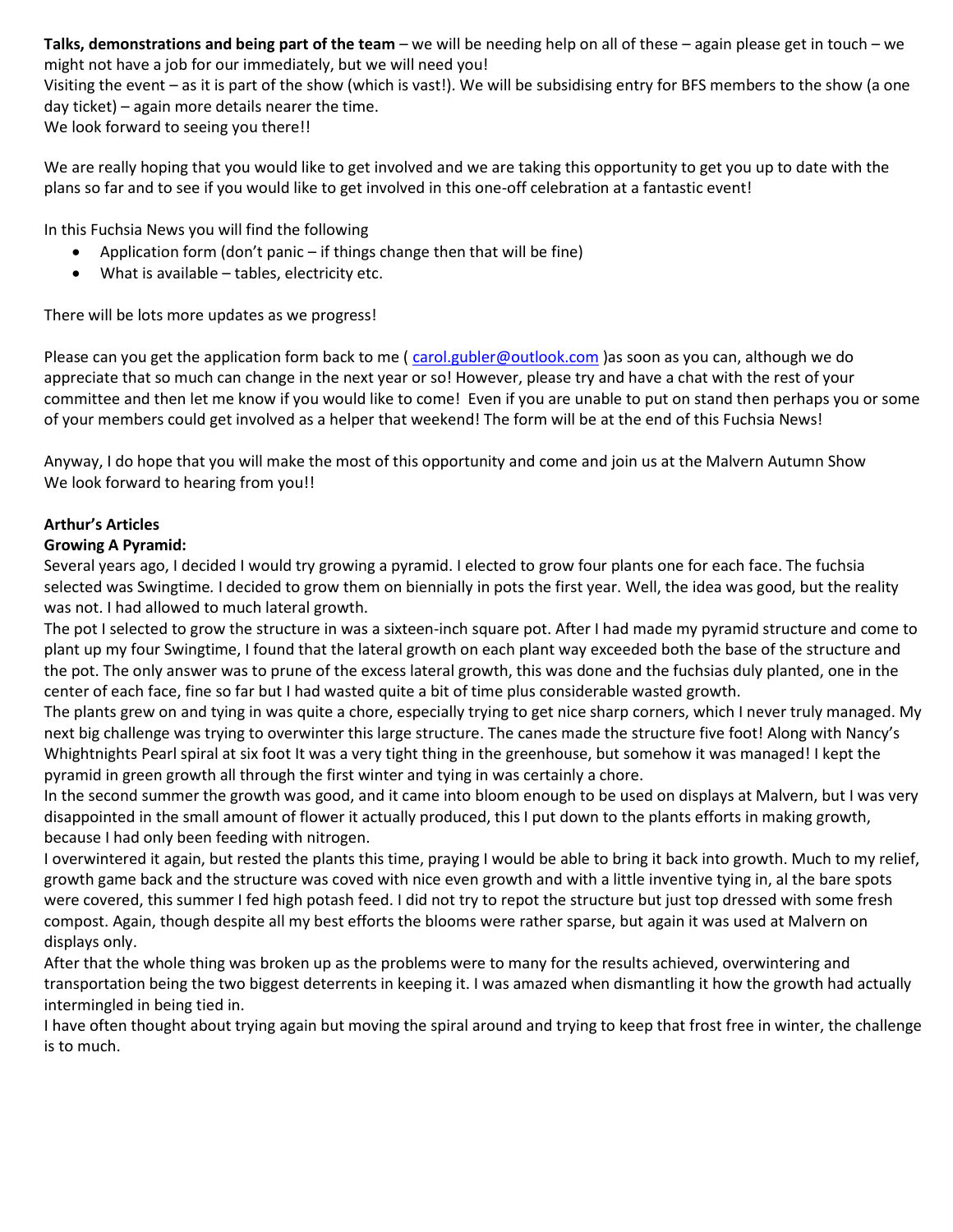

#### **Just A Thought:**

While we were last in the USA, we were due to give a talk on Propagation via Zoom to Greater Seattle Fuchsia Society, so I prepared a PowerPoint presentation at home, saving it to a memory stick along with the script, I decided a few days before the talk to just run through things. I had saved the script and PowerPoint together and it just would not open. *PANIC.* After calming down I decided I had enough material stored on various devices to put another presentation together. Just before the tragic discovery we had been to a garden center when I found a fuchsia I had lost, so purchased it. It was very stretched and long intermodal gaps (looking for light) So I decided to cut it back, in doing so thought the cut pieces could be used in the Greater Seattle Fuchsia Society Talk. I thought what I did might be of interest to some of you.



Cut the severed branch just above So that you have six Plant the severed pieces up and just below a node **potential cuttings** to just where the side shoots





are leaving the stem

#### **John's Jottings Peat-Free Composts**

As you are probably aware the government has now undertaken to phase out sales of peat to gardeners by mid-2024 and use in commercial nurseries by 2030. There have been several false dawns about this (2010 and 2020), but it now looks like it is going to happen and there are many-free composts starting to appear. All of us who have grown in peat for many years are going to need to try and find something different to use, which will probably mean some adaption to your growing methods.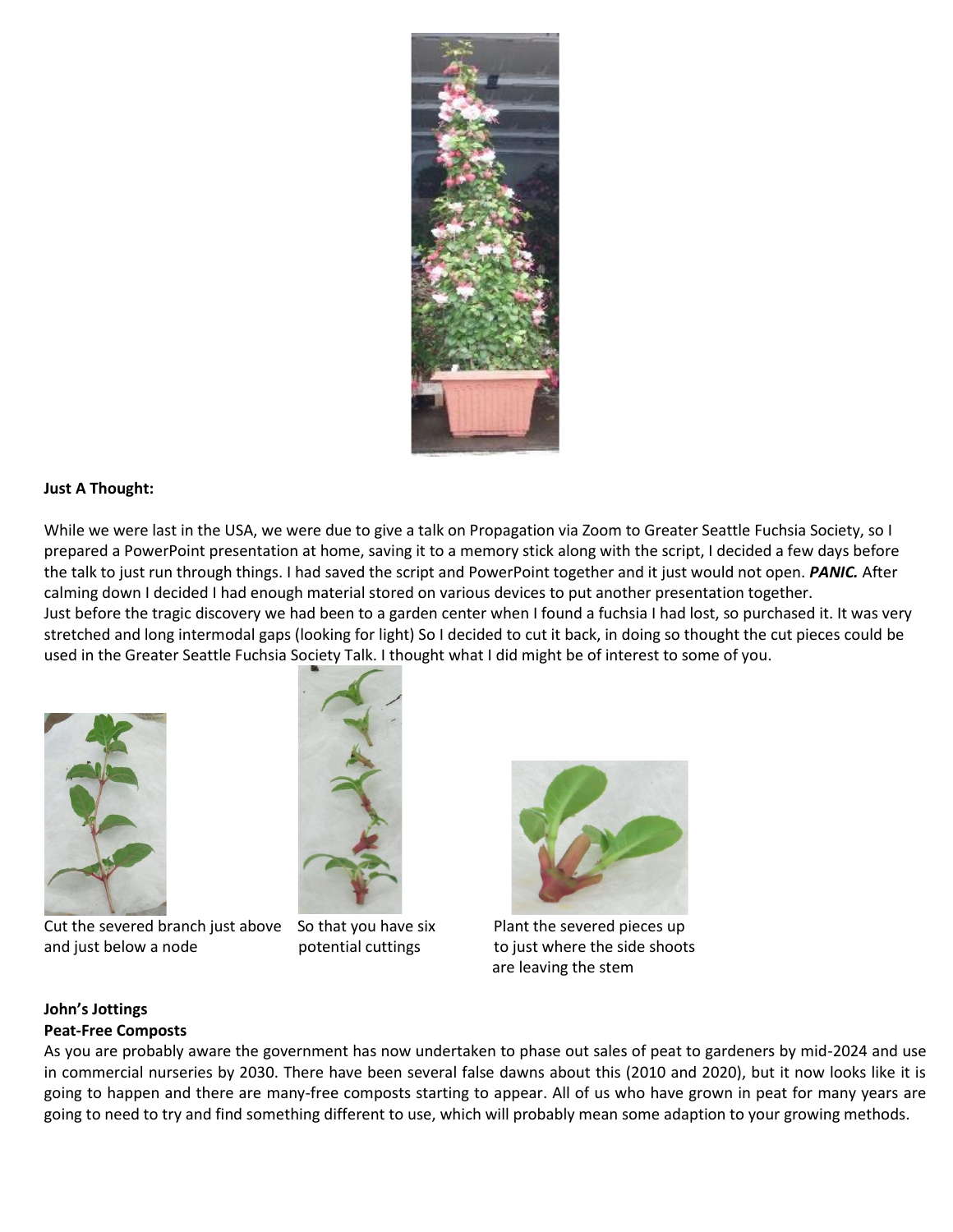One of the potential problems is two of the common components being used, Coir and composted bark may be in short supply in the next few years.

The arguments about the sustainability of peat have been raging for many years, but it is clear we are using it at a much faster rate than it can naturally replace itself and it does function as a very good carbon store absorbing and locking in Carbon Dioxide from the atmosphere.

I have referred to the WHICH testing results for container growing and bringing on young plants. As far as I am aware the testing for plants grown in containers is on potatoes and pelargoniums. For bringing on young plants the testing is on tomato and antirrhinum seedlings.

#### **Melcourt SylvaGrow**

Those of you who have read my articles know that I have been trying out Melcourt SylvaGrow peat-free compost for a few years after it topped the WHICH trials on compost and has a RHS recommendation. This is compost containing mainly composted bark, wood fibre and coir with enough feed for 3 to 4 weeks. In my initial test I mixed it with the same proportions of Perlite and grit as my normal peat compost blend and grew identical cuttings on side by side. I was quite impressed with it, not noticing any significant differences between it and my peat compost. I have heard people say it dries out to quickly, but I didn't see plants flagging anymore quickly in the SylvaGrow compared to the peat compost. It does tend to dry out more quickly on the surface and that maybe what people are seeing. Some positives I have noted is the Vine Weevil do not thrive in it in the same way as in peat composts. You do find the odd weevil, but I have not so far found a pot grown in SylvaGrow full of them!! The other observation is that root regrowth seems to be better in SylvaGrow over the winter rather than in peat composts. I usually need to repot plants grown in peat composts. It does however need plenty of feed to get good results. The other test I have been making is to try 100% SylvaGrow with no grit or Perlite additives as it is quite open and free draining. So far it looks promising. In the WHICH tests updated in February 2022 this came second in the container grown plants section with a score of 70%.

#### **Homebase Peat Free Multi-Purpose Compost**

This one beat the Melcourt SylvaGrow in the container grown plants section of the WHICH tests with a score of 75%. It is a mix of bark fines, steam-treated wood fibre and coir with enough feed for 6 weeks. I have not tried this one yet but will give it a try! It is probably going to be quite consistent as the component quality can all be controlled quite easily. Having now looked at it, there has quite a lot of wood fibre present.

#### **B&Q GoodHome Enriched Multi-Purpose Compost**

This one came out as the best in the "Raising young plants" Section of the WHICH tests with a score of 86%. It is made from coir, green compost and composted bark. I would have a little bit of hesitation because of the green waste component, although it depends on the quality control of this. WHICH emphasises to make sure you buy the enriched version!

#### **Bathgate Multi-Purpose Peat Free Compost**

This one came out fourth in the "Raising young plants" Section of the WHICH tests with a score of 75%. Carol Gubler is trying out the "Champions Blend" version of this one currently and I will get a few bags to try. Carols says it is quite heavy and seems to be loam based with sand and coir. Having now looked at it quite closely it seems to be more like fine composted bark, coir, some coconut fibre and a lot of fine sand.

So, what other peat free composts are there? A browse around the internet revealed a few others that might be worth a try. First visit was a blog by Jack Wallington on his peat free compost trials. Besides SylvaGrow he was trialling Westland New Horizon All Plant Compost, Fertile Fibre Organic Multipurpose Compost and Dalefoot Wool Compost for Potting.

#### **Westland New Horizon All Plant Compost**

The new version no longer contains composted green waste and is based on a blend of wood fibre, coir and bark. It also contains an "organic fertiliser" and a water retention aid. This is based on the compost sold by Sinclair's which Westland took over in 2015.

#### **Fertile Fibre Organic Multipurpose compost**

The company started of producing composts from coir and composted hop waste. Currently the composts contain coir, bark, Vermiculite/Perlite sterilised loam and organic fertilisers.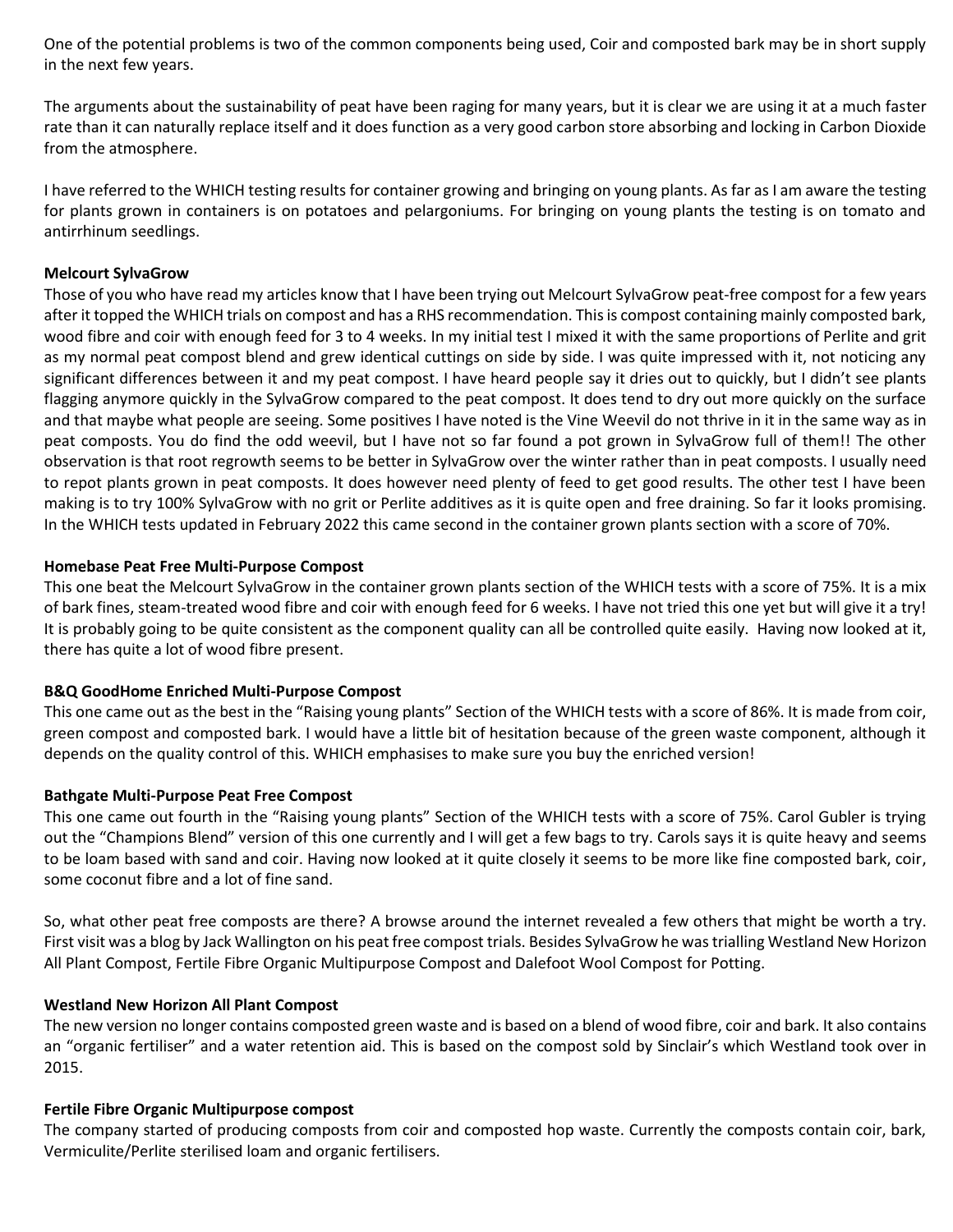#### **Dalefoot Wool Compost for Potting**

Made primarily from sheep's wool and bracken with added comfrey and slow-release fertiliser.

Another I have seen with good review is Carbon Gold's Biochar All Purpose Compost. This is made from coir and biochar. Biochar is made from the pyrolysis of organic material at high temperature in absence of oxygen (similar to charcoal) and is essentially carbon.

#### **Peat Free Compost Components**

#### **Composted Bark**

The bark is a by-product of the forestry industry, and the larger sizes pieces are used for mulching and the smaller size composted. It is mainly from pine trees and UK sourced.

#### **Coir**

This is a fibrous material made from coconut husks and milled into a peat like material for horticulture. Most comes from Southern India and Sri Lanka. A large amount of water is needed to remove salts from the fibre in manufacture.

#### **Wood Fibre**

By product from the timber industry where wood chips are heated under pressure with steam which breaks the wood up into fluffy fibres. It is increasingly used in peat free composts and can make up to 50% of the mix. It can lock in nitrogen. Note that a related process is a similar creation of wood fibres for the paper & board industry where whole forests are grown to supply the industry with wood chips. The final fibres can be bleached or unbleached depending on the application.

#### **Composted Green Waste**

The main problems that come with this is variability, plastic debris, nutrient imbalances, and weedkiller residues. Many peatfree compost suppliers have stopped using this and those who still are taking much more control of the sourcing and composting process.

#### **Anything Else?**

In the RHS February Garden magazine on page 35 there was an article about making your own compost from pasteurised soil, garden compost and horticultural grit/sharp sand. The amounts vary depending on what the compost is to be used for. The pasteurisation process recommended was to put sieved soil into a 4 in deep baking tray cover with aluminium foil and heat to 82°C for 30 minutes. I can't see me getting away with that in the kitchen!!! But you can probably buy the topsoil in bags. A key part here would be good control over the composting process with shredded material and a mixture of green and brown waste.

#### **Summing up**

So, this is what I have found. Has anyone else got experience on using peat free composts for growing fuchsias and if so, why not share your experience with the rest of the members.

#### **Trial in progress**

I have started taking some batches of cuttings in fours and I am growing them on in the Homebase peat free, the Melcourt SilvaGrow, the Champions Blend peat free and my own normal mixture which is peat multipurpose and 10% John Innes No3, perlite and sharp sand/grit. I have put the weakest of the 4 cuttings into my own mix. So far it is the cultivars Frank Saunders, Colin Dorrington and Gwen Dodge. Others will be added. This is how they are looking in April.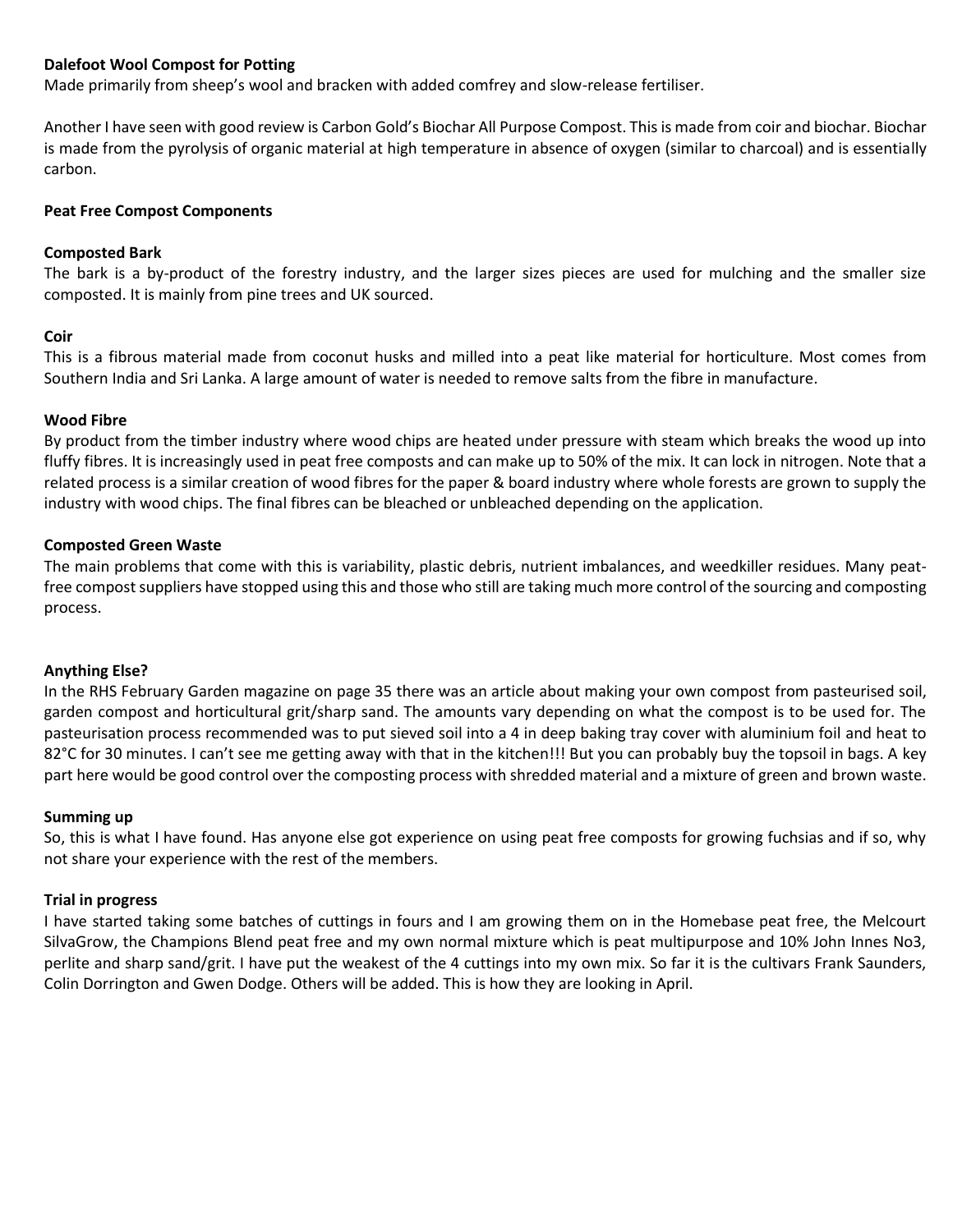

#### **Triphylla Fuchsias for Large Pots**

Triphyllas are a group of fuchsias with long tubed single flowers growing in very showy terminal clusters. Although many of the earlier cultivars resulted from crosses involving the fuchsia species *F. triphylla,* many are also the result of crossing other species fuchsias.

The early triphylla cultivars were mainly hybridised by Carl Bonstedt of Germany around the end of the nineteenth and beginning of the twentieth centuries and some of these are still widely grown today. They were mainly hybrids between F. *triphylla* and other fuchsia species. Initially the flower colours were predominately red and orange, but later pinks, whites and other multicolour flowers were introduced. Recently Dutch hybridisers have been introducing new triphyllas with different colours, especially pinks and near whites. Two more recent ones gaining in popularity being Jaspers Unbelievable and Jaspers Lightning.

This group of cultivars make very good subjects for growing in large pots. As they are not very frost hardy, they need overwintering in green leaf with a minimum temperature of 5°C. For those without a heated greenhouse, buying in reasonable sized plants in 10 to 13 cm pots during April or May and planting several together in a large pot with a free draining compost will give spectacular results in the summer. Do not overwater in the first month while the roots are spreading through the pot. They generally with thrive in full sun and there is no need to stop any of the plants (remove the growing tips) as this will delay flowering. While the tip of the stem is flowering another set of side-shoots will grow from the leaf axils below the flowering tip and take over flowering once the first tip has flowered out. Providing the plants is kept watered and fed once the initial feed in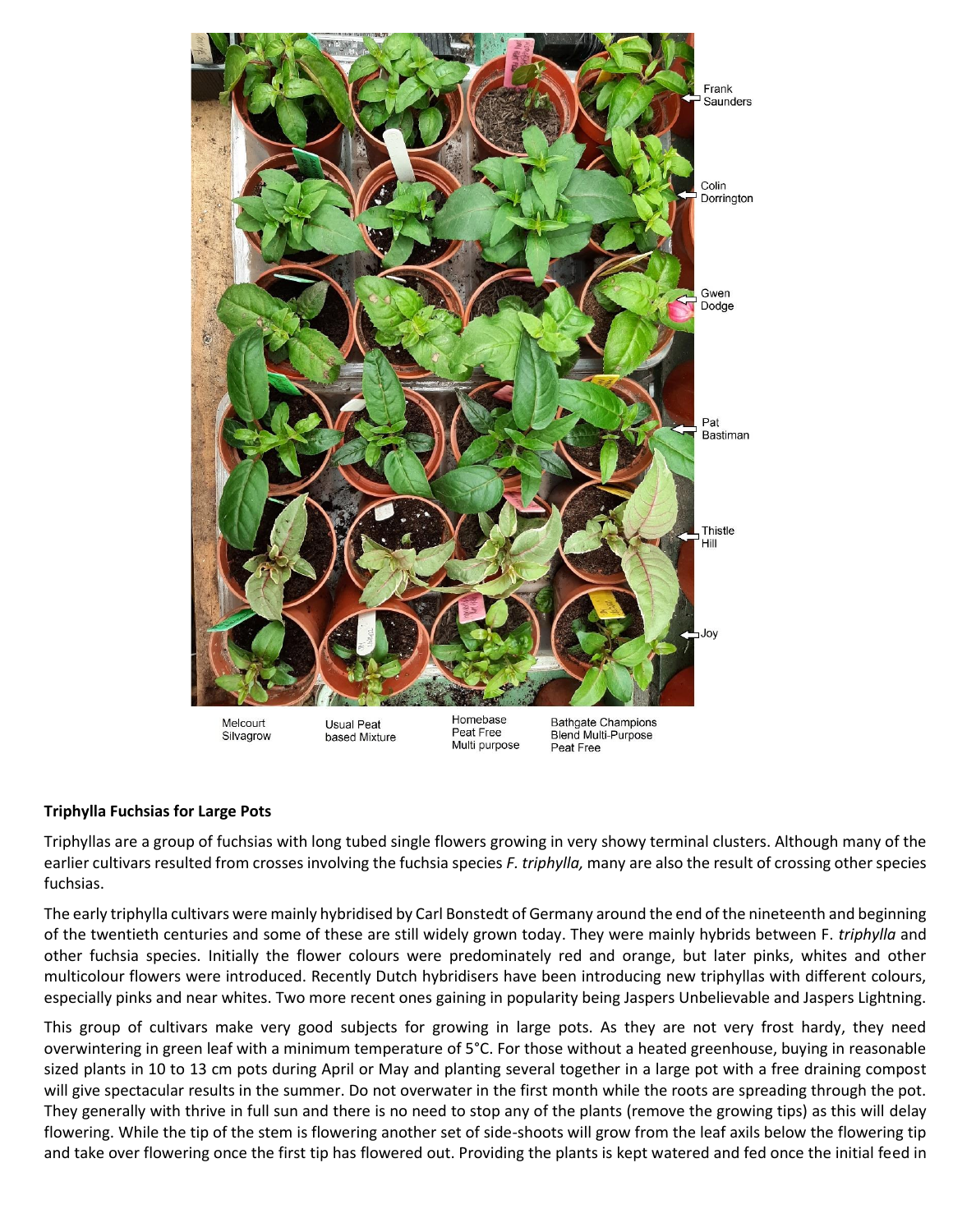the compost has been consumed and old flowers/berries are removed, they will carry on flowering until the first frosts. Triphylla fuchsias generally do better with a high nitrogen or balanced feed. Too much high potash feed can make them brittle and encourage leaf drop.

Some of the best varieties for growing in large pots are listed below.

#### **Coralle (syn Koralle)**

A vigorous upright with large velvety sage-green leaves and brilliant long tubed orange red flowers. Carl Bonstedt (DE) 1905, *F. triphylla* x *F. fulgens.*

#### **Gartenmeister Bonstedt**

A strong growing upright variety with terminal clusters of long tubed flowers with an orange red tube and sepals and a lighter orange corolla. Mid to dark green foliage with largish leaves. Carl Bonstedt (DE) 1905, *F. triphylla* x unknown.

#### **Insulinde**

An upright cultivar with bronzed dark green leaves with a quite shiny surface. The long-tubed flowers are red orange with corolla petals striped with a darker shade. Hermann de Graaff (NL) 1991, Göttingen x *F. venusta.*

#### **Jaspers Lightning**

Terminal flowering upright. The flowers have a long white tube, white sepals tipped pale green and pale pink corolla. Foliage is a mid-green. J van Aspert (NL) 2014. Göttingen x Ting-a-Ling.

#### **Jill Holloway**

Upright with terminal flowering clusters. Flowers have a long deep pink tube, deep pink sepals and red-pink corolla. Brian Kimberly (UK) 2007 Parentage unknown.

#### **Scarlett Jester**

A triphylla type more tolerant of the cold, this strong growing cultivar make a superb display with clusters of long tubed dark red flowers. Mario de Cooker (NL) 2011, (Göttingen x Our Ted) x *F. magellanica* var. molinae (alba)

#### **Taco**

A lax upright growing fuchsia with deep green leaves with long tubed flowers of dark rose and orange. The flower colour is darker in the sun but goes more rose-pink in the shade. Jan de Boer (NL) 1998. (*F. denticulata* x *F. decussata*) x *F. fulgens* 'rubra grandiflora.

#### **Thalia**

An upright growing fuchsia with dark olive-green leaves with magenta ribs and veins and long tubed flowers of orange-scarlet. Carl Bonstedt (DE) 1905. *F. triphylla* x unknown. It can also be trained to make a good standard



Gartenmeister Bonstedt Masper's Lightning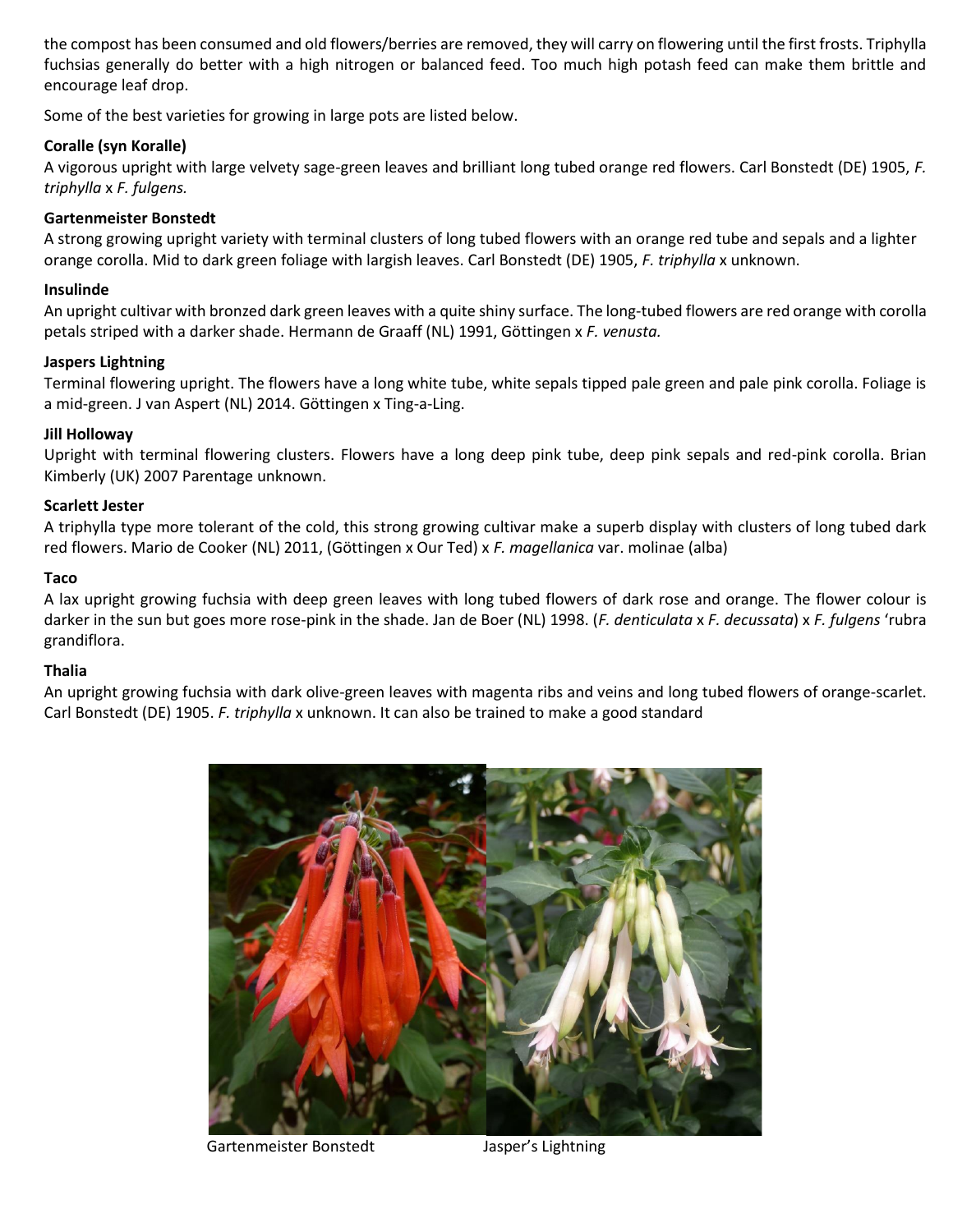

# **Eastern Roadshow**

# **Venue**



**Feering Community Centre** 

**Coggeshall Road** 

**Feering** 

**CO5 9QB** 15<sup>\*</sup> May 10.00am - 3.00pm



**Speakers:** 



**Arthur Phillips - Growing Standards** 

**Ric Reilly - Walk on the Wild Side** 

Paul Russell – Growing Fuchsias My Way

Ric will also give a short talk on making online & Hybrid meetings work for your society

Road shows are open to everyone not just BFS members

**Free Entry** 

Tea & Coffee £2.00 for the day. Please bring your own packed lunch for the day.





We look forward to seeing you all